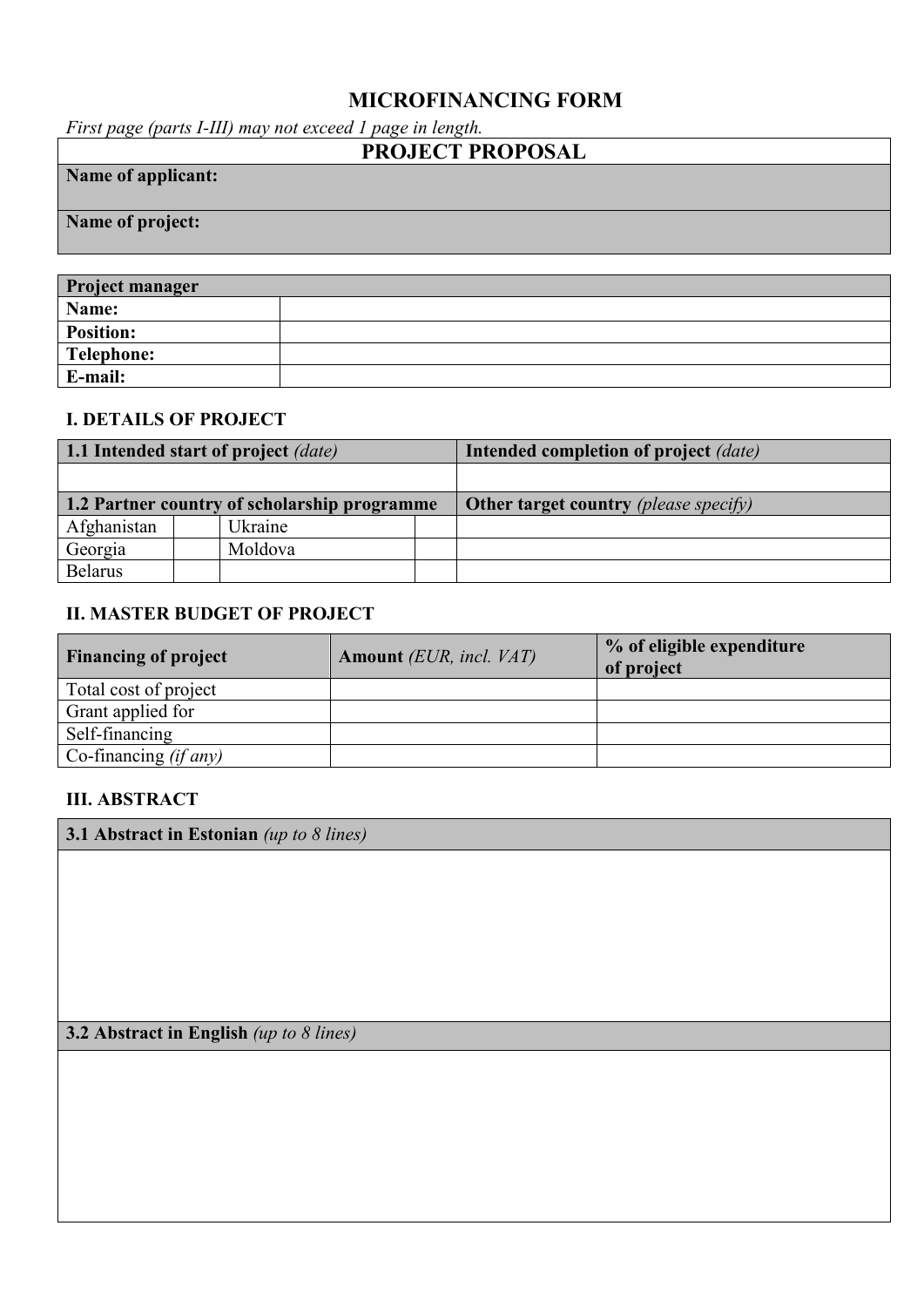### **IV. DESCRIPTION OF PROJECT**

| stand-alone project?)                                                                                            | between project partners in the target country? Or is it intended to initiate wider co-operation? Or is it a |                                            |     |  |                 |    | 4.1 Project background (Describe the origins of the project idea. Is the project part of wider co-operation |
|------------------------------------------------------------------------------------------------------------------|--------------------------------------------------------------------------------------------------------------|--------------------------------------------|-----|--|-----------------|----|-------------------------------------------------------------------------------------------------------------|
|                                                                                                                  | 4.2 Link with the Strategy for Estonian Development Co-operation and Humanitarian Aid                        |                                            |     |  |                 |    |                                                                                                             |
| Education                                                                                                        | Peace and<br>stability                                                                                       | Economic<br>development                    |     |  | education       |    | Informing the public and global                                                                             |
| Health care                                                                                                      | Development of<br>democracy and<br>rule of law                                                               | Environmentally<br>friendly<br>development |     |  |                 |    |                                                                                                             |
|                                                                                                                  | 4.3 Link with achievement of general goals of development co-operation                                       |                                            | Yes |  | <b>Somewhat</b> | No | <b>Explanation</b>                                                                                          |
| Does the project contribute to improving the<br>situation of women and promoting gender<br>equality?             |                                                                                                              |                                            |     |  |                 |    |                                                                                                             |
| Does the project contribute to improving the<br>environment and/or raising awareness of<br>environmental issues? |                                                                                                              |                                            |     |  |                 |    |                                                                                                             |
| Does the project contribute to introduction of ICT<br>solutions?                                                 |                                                                                                              |                                            |     |  |                 |    |                                                                                                             |
|                                                                                                                  | 4.4 Link with development plan or other strategic plan of target country                                     |                                            |     |  |                 |    |                                                                                                             |
|                                                                                                                  |                                                                                                              |                                            |     |  |                 |    |                                                                                                             |
|                                                                                                                  | 4.5 Describe the needs and problems of target country, the project will solve                                |                                            |     |  |                 |    |                                                                                                             |

**4.6 Who are direct and indirect beneficiaries of the project? What is the estimated number of them?** (NB! by gender  $(M/W/+)$  and age group  $(0-17, 18-29, 30-59, 60+)$ )

**4.7 How are direct beneficiaries involved in the project?** *(how are they notified, how are they included in project planning and implementation of project activities)*

**4.8 Objectives and impact of the project**

|     | 4.9 Summary of project activities (indicate the key stages and their approximate start and end dates) |                                                                                   |                                       |                                                                                   |  |  |  |  |  |  |
|-----|-------------------------------------------------------------------------------------------------------|-----------------------------------------------------------------------------------|---------------------------------------|-----------------------------------------------------------------------------------|--|--|--|--|--|--|
| No. | Implement<br>ation<br>period                                                                          | <b>Activity</b> (must be<br>consistent with<br>activities indicated in<br>budget) | Description of content<br>of activity | <b>Result</b> (measurable results achieved<br>through the activity $\binom{l}{k}$ |  |  |  |  |  |  |
|     |                                                                                                       |                                                                                   |                                       |                                                                                   |  |  |  |  |  |  |
|     |                                                                                                       |                                                                                   |                                       |                                                                                   |  |  |  |  |  |  |
|     |                                                                                                       |                                                                                   |                                       |                                                                                   |  |  |  |  |  |  |

 $\overline{a}$ <sup>1</sup>, e.g. number of direct beneficiaries NB! by gender  $(M/W/+)$  and age group (0-17, 18-29, 30-59, 60+), number of beneficiary institutions (education, state, health, etc.), number of reforms implemented and / or practices implemented, number of trainings / workshops / events organized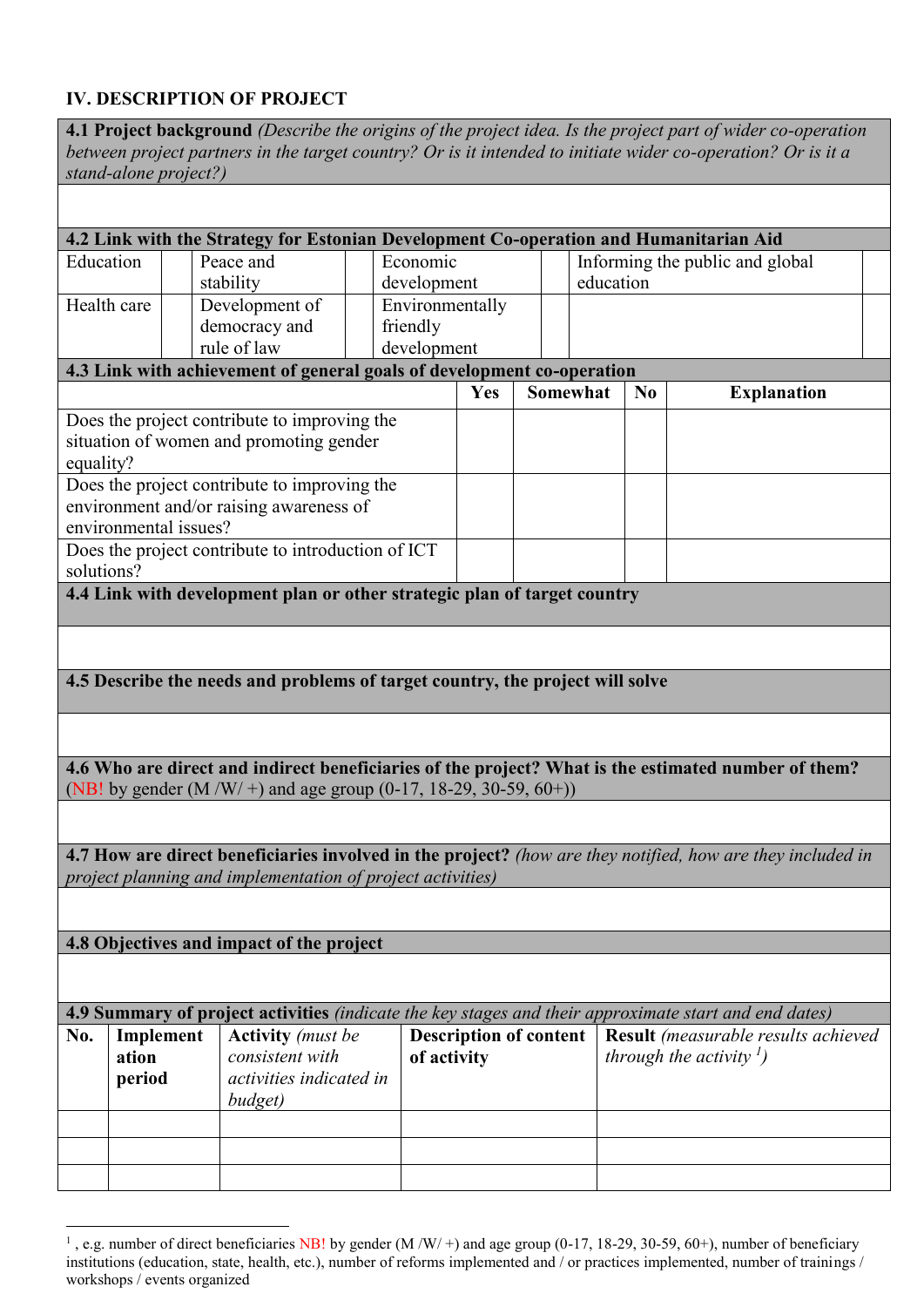| 4.10 Which risks could affect achievement of project goals? How does the applicant intend to mitigate<br>those risks? What are the respective risk levels? (link to the results in point 4.8) |                |                                |  |                       |  |                                                                   |              |     |
|-----------------------------------------------------------------------------------------------------------------------------------------------------------------------------------------------|----------------|--------------------------------|--|-----------------------|--|-------------------------------------------------------------------|--------------|-----|
| Risks of project implementation                                                                                                                                                               |                |                                |  | Mitigating measure(s) |  | High                                                              | Moderate     | Low |
|                                                                                                                                                                                               |                |                                |  |                       |  |                                                                   |              |     |
|                                                                                                                                                                                               |                |                                |  |                       |  |                                                                   |              |     |
| $\sim$ $\sim$                                                                                                                                                                                 | $\blacksquare$ | $\mathbf{r}$<br>$\mathbf{a}$ . |  |                       |  | $\mathbf{r}$ , $\mathbf{r}$ , and $\mathbf{r}$ , and $\mathbf{r}$ | $\mathbf{r}$ |     |

**4.11 Sustainability of the project** *(How do you intent to increase the long-term impact of the project? Describe agreements with project partners (institutions) for continuing the project activities or for using the project results after completion of the development co-operation project and Estonian financing.)*

**4.12 Project communication plan** *(How will be public and wider target groups informed about the project activities and outcome? What kind of very concrete communication activities are planned?)*

#### **V. CO-OPERATION PARTNERS**

**5.1 The list of co-operation partners (if any), contact details, how are they involved in the project**

**5.2 Criteria, how and why these particular co-operation partners have been chosen?**

#### **5.3 Previous co-operation with your partner**

# **VI. PROJECT MANAGEMENT AND CONTROL MECHANISM**

**6.1 How are the project control mechanisms being organised?** *(Describe the systems in your organisations and between your organisation and partner organisations, that will support monitoring, control and reporting – whose responsibilities, how often? How do you collect any data needed for reporting and monitoring?)*

**6.2 How is the project book-keeping and auditing organised?**

#### **VII. OTHER ESSENTIAL INFORMATION**

**7.1 Indicate other information relevant to the assessment of the project (training plan; brief description or program of a seminar/event; structure or table of contents of the printed material to be compiled, etc.).**

**7.2 If the project or individual project activities are co-financed by other state budget funds, European Union funds or other foreign aid funds, indicate the relevant information.**

| Amount<br>(EUR) | Financier | Activities financed | Status of financing<br>(granted, pending<br><i>approval</i> ) |
|-----------------|-----------|---------------------|---------------------------------------------------------------|
|                 |           |                     |                                                               |
|                 |           |                     |                                                               |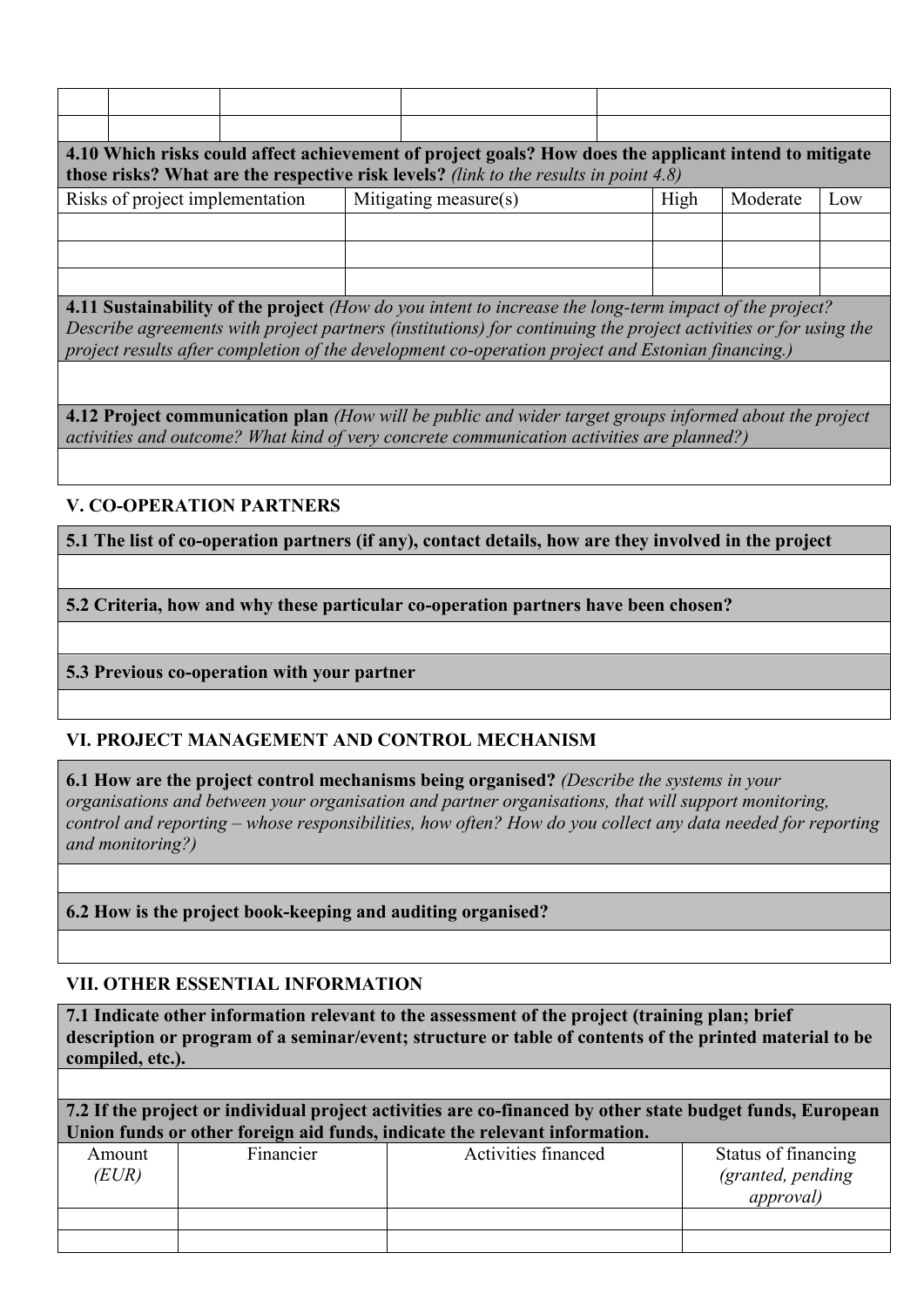# **VIII CHECKLIST**

The checklist enables an applicant to check whether the project proposal conforms to requirements and whether the requisite documents have been appended to the project proposal.

An applicant must submit the project proposal electronically and provide it with a digital signature, or on paper and sign it in handwriting and provide an electronic copy.

| Yes / No / N/A | <b>Checklist</b>                                                                                                                                                                            |
|----------------|---------------------------------------------------------------------------------------------------------------------------------------------------------------------------------------------|
|                | The project proposal has been completed in full and in accordance with formal                                                                                                               |
|                | requirements.                                                                                                                                                                               |
|                | The project proposal has all the applicable annexes.                                                                                                                                        |
|                | The budget of the project is set out in Part 2 of the form. If necessary, the applicant must<br>add an explanatory letter to the budget, clarifying and justifying the types of expenditure |
|                | included in the budget.                                                                                                                                                                     |
|                | Other information relevant to the assessment of the project is set out in the project proposal.                                                                                             |
|                | The following hos been enneared to the project proposal                                                                                                                                     |

The following has been appended to the project proposal:

| Yes / No / N/A   Annexes |                                                                                                                                                                                                                                     |
|--------------------------|-------------------------------------------------------------------------------------------------------------------------------------------------------------------------------------------------------------------------------------|
|                          | A written confirmation or a co-operation agreement signed by the applicant and all project<br>partners, or an unattested copy thereof, indicating the allocation of activities and costs<br>between the participants in the project |
|                          | A power of attorney if the legal representative of the applicant is acting under mandate                                                                                                                                            |
|                          | A list of experts participating in the project, and their CVs                                                                                                                                                                       |